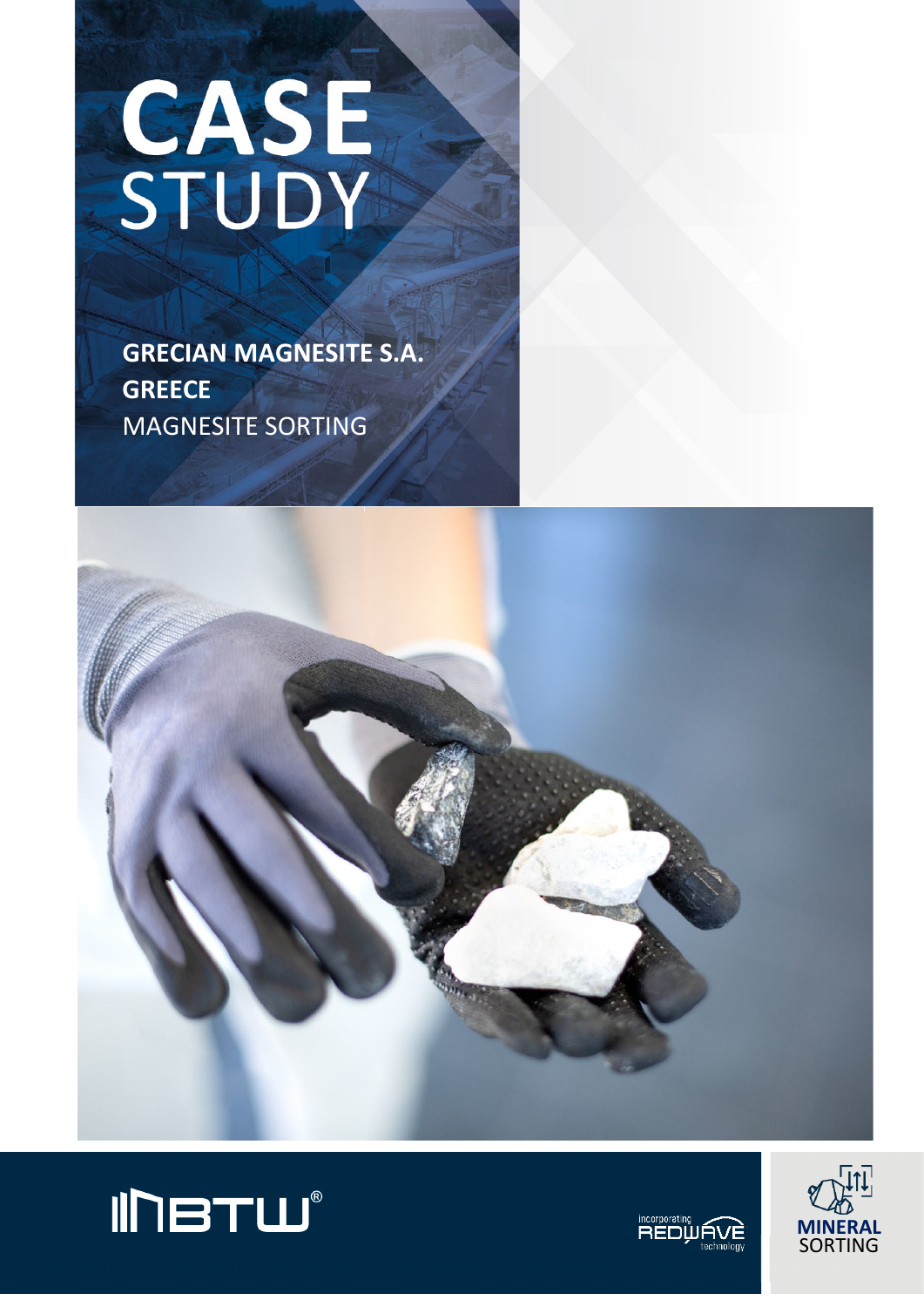

# **GRECIAN MAGNESITE**

After more than 60 years of successful operation, Grecian Magnesite S.A., the giant specialist in magnesite, was faced with the fact that its sorting machines had reached the end of their useful life. When your equipment has stopped giving its maximum performance you have two options: choose the previous supplier or bet on a new solution?

# **MEET THE CLIENT**

Grecian Magnesite is the leading specialist magnesite company in Greece. Founded in 1959, it produces magnesia in Greece and Turkey and distributes it in more than 50 countries. Its main deposit is located in the north of Greece.

Experienced, environmentally conscious and in their own words "A powerful and agile, yet friendly company", Grecian Magnesite was looking for a supplier that would match all its requirements and its brand personality.

### **WHY REDWAVE?**

Grecian Magnesite decided to turn to a new sorting system supplier from among the most effective options on the market; the goal was to find an equipment that would ensure the best quality of the material, eliminating even the smallest impurities in order to obtain the finest white magnesite.

Understandably, Grecian Magnesite is a highly selective customer in terms of its equipment, which makes them the giant magnesite specialist they are today.

REDWAVE offered a solution that met their quality standards, despite being committed to the successful completion of this project it is always challenging and also a pleasure to collaborate with a client like Grecian Magnesite.